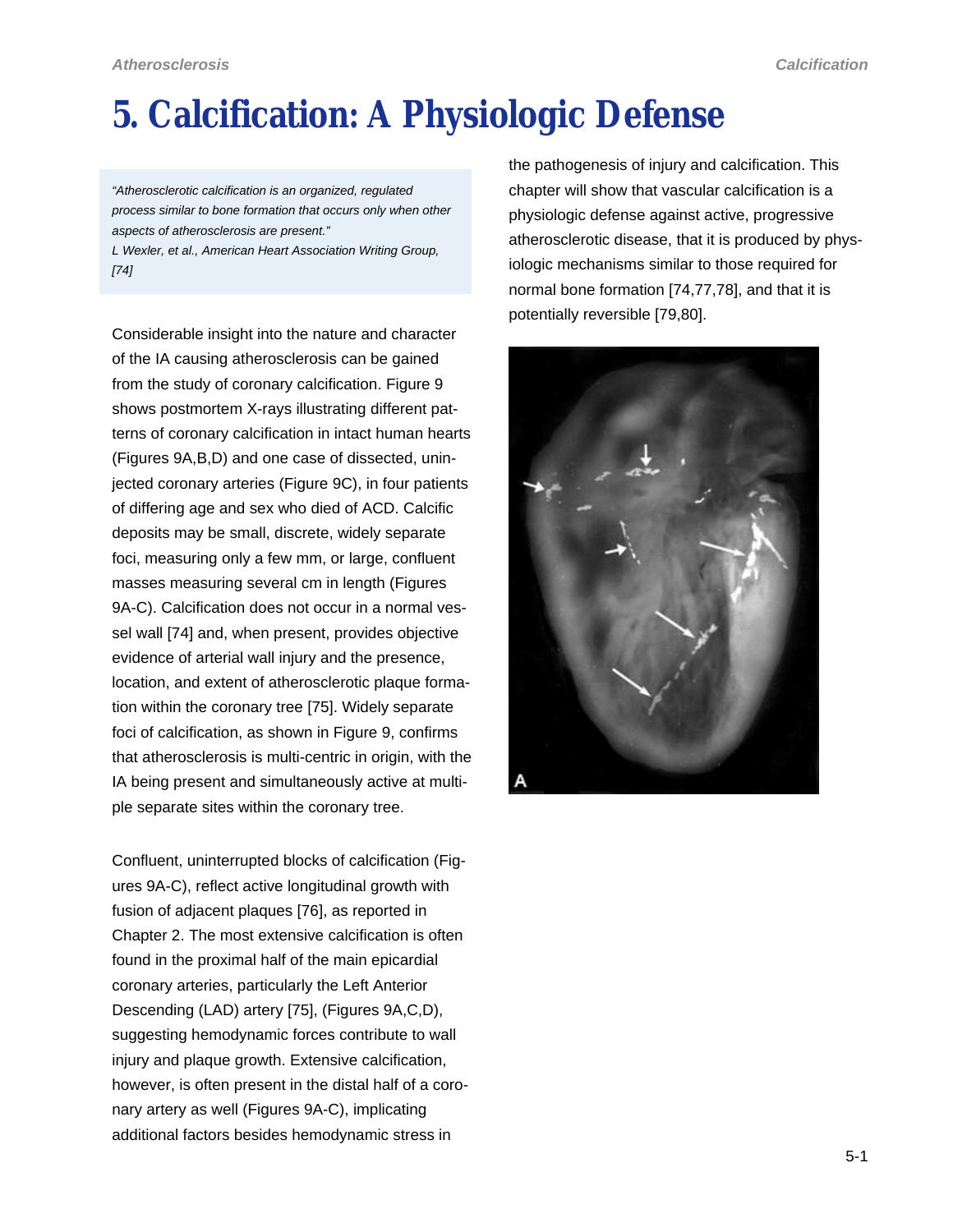





**Figure 9:** Post-mortem X-rays of 3 hearts before injection of barium gelatin mass (**A**, **B**, **D**) and the dissected coronaries of one heart not injected (**C**). **A**, 42-year-old white male who died of cardiogenic shock shows extensive, confluent calcification of the LAD coronary artery (long arrows) and focal discrete calcium deposits of the RCA (short arrows). **B**, 54-year-old white male who died of SCD outside the hospital. Extensive calcification of all three coronary arteries, particularly the RCA (white arrows), with diffuse confluent calcification. Note the circumferential calcification of the CIRC (black arrow). **C**, Coronary arteries of a 62-year-old white male who died SCD outside the hospital. The RCA (short thin arrow)shows focal calcification extending into the posterior descending artery. Extensive, confluent calcification is seen in the LAD coronary artery (long arrow), and the intimedius branch (fat arrow). **D**, 93-year-old white female who died as a result of cardiogenic shock secondary to a large anterior myocardial infarction. Relatively minimal calcification is present in the RCA (short white arrow), the LAD coronary artery (long black arrows), and CIRC (short black arrow) in this elderly patient.

## **Aging and Vascular Calcification**

The presence of widely spaced calcified plaques in a young patient, shown in [Figure 9A,](#page-0-0) indicates atherosclerotic injury occurred early in life and at multiple locations, leading to premature, accelerated atherosclerosis and to early death from ACD. We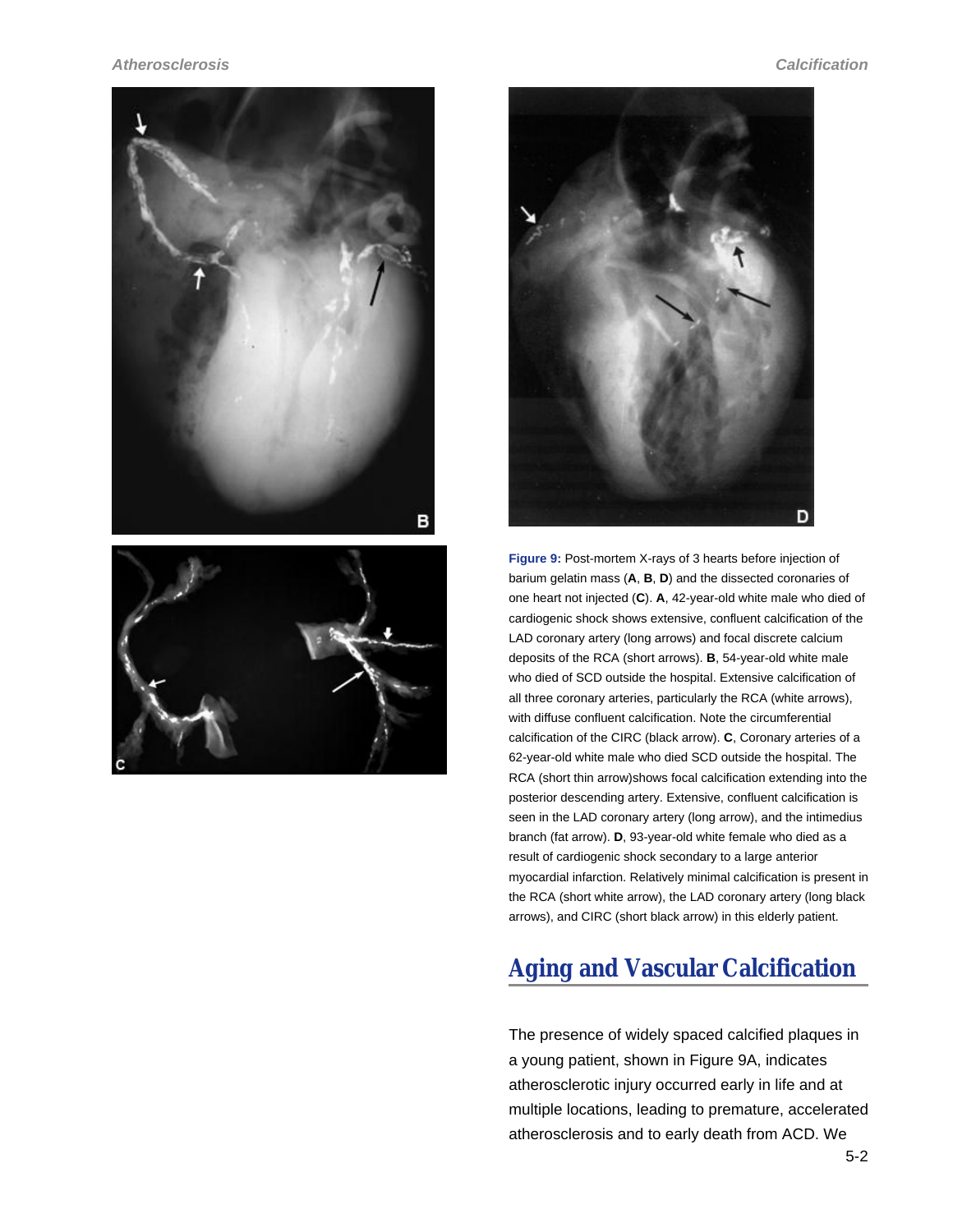<span id="page-2-0"></span>can assume, based on the multiple foci of calcification, that the IA was active at multiple locations within the coronary tree, spreading proximally, distally, and circumferentially, with fusion of adjacent plaques.

Extensive calcification in young persons, [Figure 9A,](#page-0-0) and less extensive calcification in older persons, [Figure 9D,](#page-0-0) demonstrate calcification is not, per se, an aging or age-dependent process [81], even though the extent and amount of vascular calcification tend to increase with age. If calcification were an aging process, then all older persons would show calcification, and the amount and extent of calcification would be directly related to age. Calcification reflects and is related to atherosclerotic injury, caused by an IA that can and does occur at any age. The increase in extent and severity of calcification that occurs with increasing age is due to the patient's harboring and surviving an active,

spreading, IA for a long period of time. Age, per se, plays no direct role in the pathogenesis of coronary calcification.

## **Calcification and Luminal Stenosis**

Table 3 compares the relationship between coronary calcification and luminal stenosis in the same 83 patients who died of ACD, shown in Table 1, Chapter 3, and Table 2, Chapter 4. The amount of calcification was determined histologically by viewing each microscopic slide and estimating the circumferential extent of calcification. Each coronary segment was divided into four 90° quadrants and graded according to the presence or absence of calcification in each quadrant. Grade I indicated one quadrant showed calcification whereas Grades II, III, and IV indicated the number of additional quadrants with calcification.

|  | stenosis, determined histologically, in 83 patients who died of acute coronary disease. |  |
|--|-----------------------------------------------------------------------------------------|--|
|  | Amount of Calcification                                                                 |  |

**Table 3:. Comparison between the frequency and circumferential extent of calcification and luminal**

|                           |               |    |                 |       | Amount of Calcification |    |      |    |                  |    |
|---------------------------|---------------|----|-----------------|-------|-------------------------|----|------|----|------------------|----|
|                           |               |    | % Calcification |       | None                    |    | H    |    | $III - IV$       |    |
| Degree of<br>Stenosis (%) | # of Sections | %  | #               | %     | #                       | %  | #    | %  | #                | %  |
| < 50                      | 3221          | 46 | 574             | $18*$ | 2647                    | 82 | 548  | 17 | 26 <sup>a</sup>  |    |
| $50 - 80$                 | 2458          | 35 | 1196            | 49    | 1262                    | 51 | 1046 | 43 | 150              | 6  |
| >80                       | 1377          | 19 | 877             | $64*$ | 500                     | 36 | 654  | 47 | 223 <sup>a</sup> | 16 |
| Totals                    | 7056          |    | 2647            | 38    | 4409                    | 62 | 2248 | 32 | 399              | 6  |

 $* = p = 0.001$ ; a = p = < 0.001

The results: 2,647 (38%) of 7,056 coronary segments contained calcification. Of these segments, 2,073 (78%) were associated with >50% luminal stenosis. Calcification was significantly more common, P=<0.001, in segments with >80% stenosis than in those with <50% stenosis. The frequency of calcification is directly related to the severity of luminal stenosis or to plaque size. Plaque size, as discussed previously, is directly related to the magnitude of the injury caused by the IA. Therefore,

calcification is similar to adventitial inflammation and to the presence of a necrotic core in that all three basically reflect the magnitude, extent, and severity of injury caused by the IA. Calcification is a component and another consequence of active atherosclerotic disease, not a specific pathologic complication of the disease process [82,83] that can or should be prevented, apart from preventing atherosclerotic disease itself.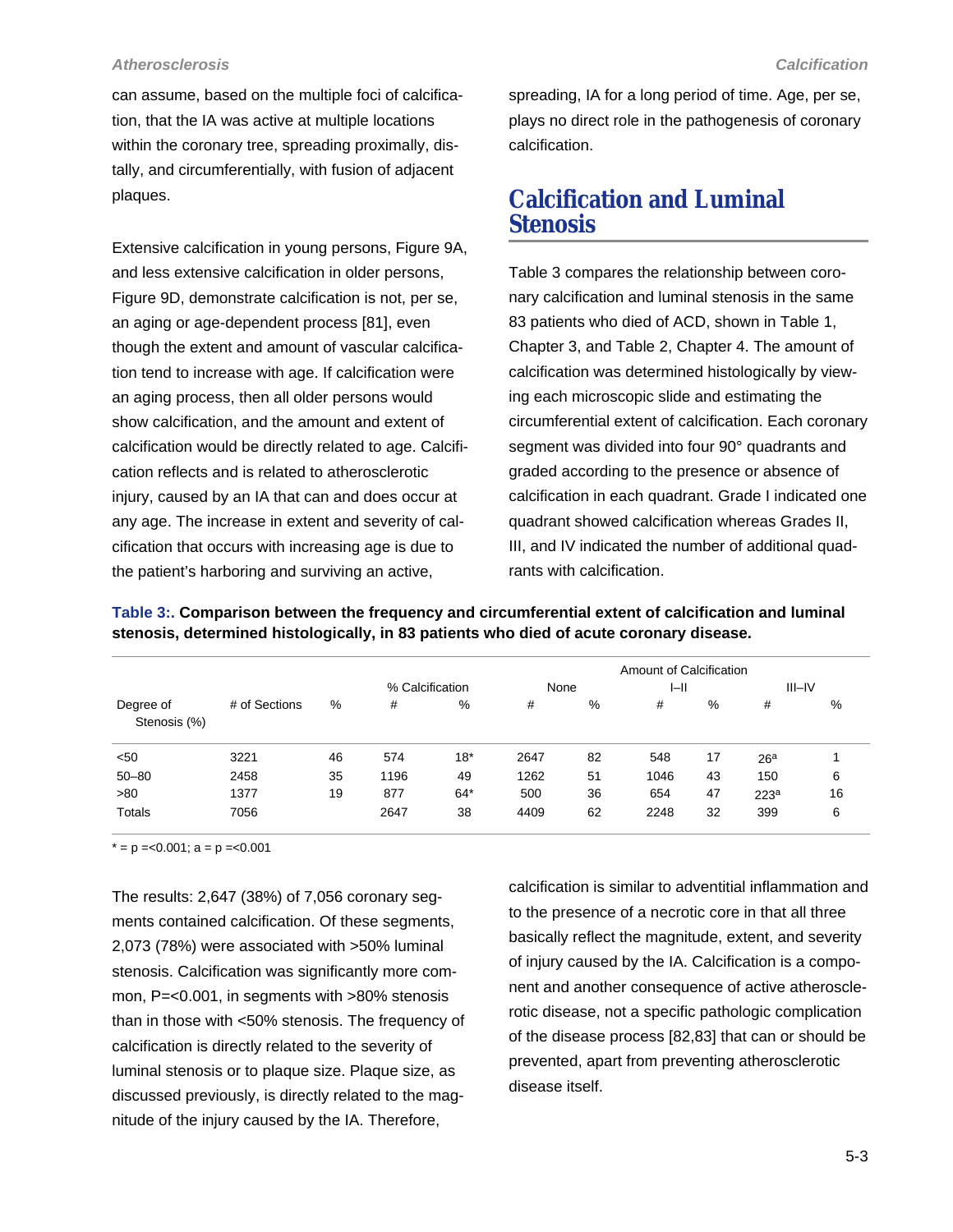<span id="page-3-0"></span>Further examination of [Table 3](#page-2-0) shows extensive calcification of a given segment, Grades III/IV, is significantly more common in those segments with >80% stenosis than it is in those with <50% stenosis, p<0.001. These results confirm our previous observations, Chapters 1 and 4, that the IA tends to spread in a circumferential direction, and that calcification of the injured tissue produced by the IA follows in the wake of this expanding injury [[Figure](#page-0-0) [9B](#page-0-0)].

[Figure 9B](#page-0-0), and Figures 10A and 10B, illustrate, in one patient, the direct relationship between the magnitude of atherosclerotic injury, the extent of calcification, and the severity of luminal stenosis. The entire right coronary artery, [Figure 9B](#page-0-0), is involved with what appears to be a confluent block of calcification, presumably formed by the growth, enlargement, and fusion of many adjacent plaques. The calcification is so severe that the lumen, even though filled with injection mass, cannot be detected in Figure 10A. In Figure 10B, after decalcification, it is evident the patient has severe and extensive obstructive disease throughout the course of this artery, although the channel itself is not completely obstructed. The amount and extent of calcification reflect the plaque burden as well as the extent and severity of atherosclerotic injury. Further, no acute lesions such as thrombosis and/or UPs were present in this artery, so extensive calcification is not synonymous with nor indicative of acute or unstable lesions [74].

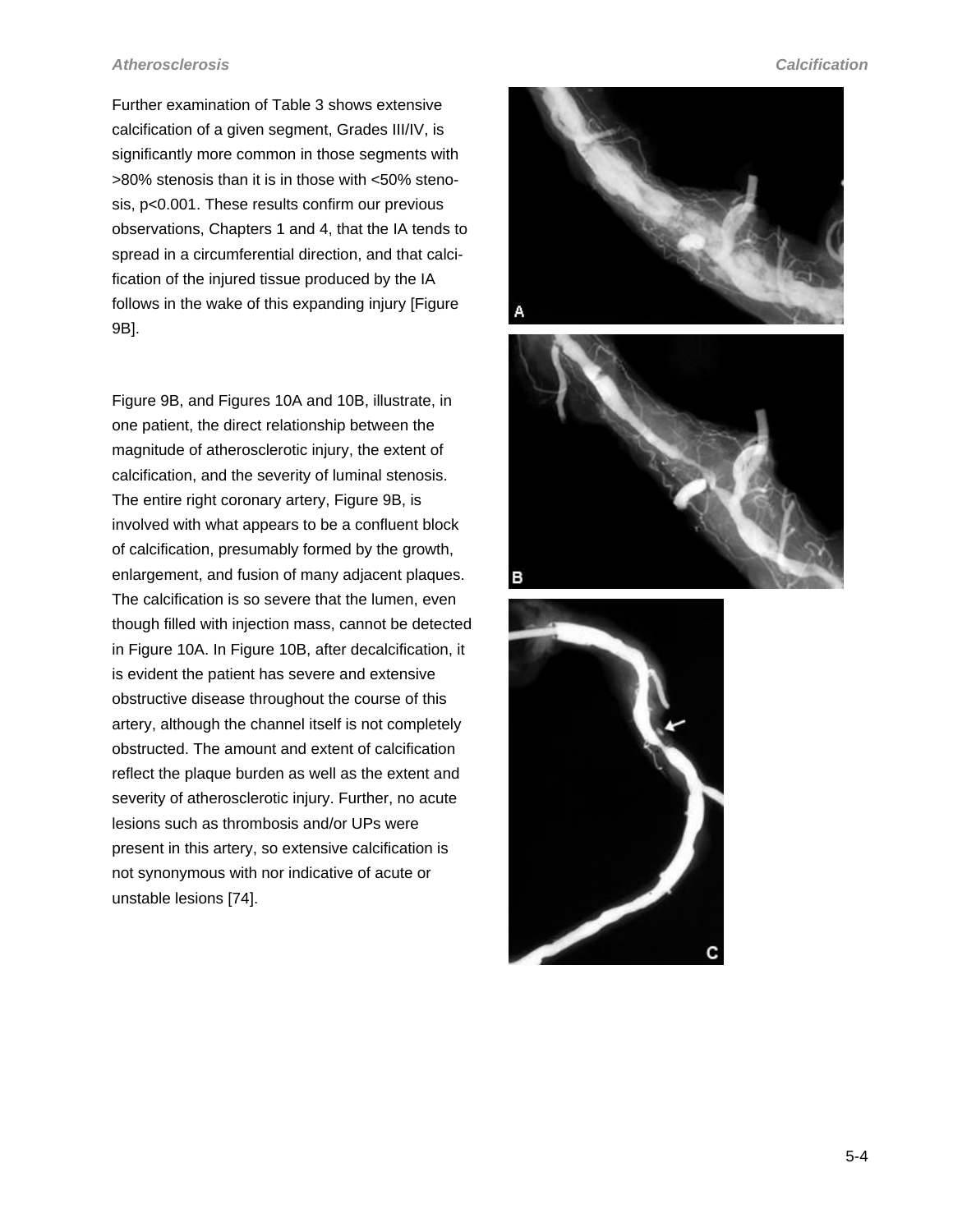

**Figure 10:** Radiographs of dissected coronary arteries in 2 patients, taken before (**A**, **C**) and after (**B**, **D**) decalcification. **A** & **B**, Themid-RCA of the same patient shown in [Figure 9B](#page-0-0). Removing the calcium deposits in **A** reveals extensive obstructive disease of the artery in **B**. **C** & **D**, The RCA from a 63-year-old white male who died in hospital of cardiogenic shock, secondary to a large anterior myocardial infarction. This artery showed small flecks of calcification,one area located just proximal to a 90% luminal stenosis (white arrow). The artery beyond this obstruction shows no significant angiographic stenosis, but histologic examination showed multiple areas with 70% stenosis.

## **Luminal Stenosis without Calcification**

[Table 3](#page-2-0) shows that 51% of all coronary segments with 50–80% stenosis, and 36% of segments with >80% stenosis did not show calcification. Atherosclerotic plaques can become quite large, significantly occluding the lumen, and still not show calcification, confirming that not all plaques become calcified and that the absence of calcification does not exclude significant stenosis [74]. These observations limit the usefulness of electron beam computed tomography (EBCT) to predict plaque volume or the severity of stenosis at a specific site in the coronary tree based on the amount and location of calcification [84,85].

The primary purpose of EBCT is to identify the presence and extent of atherosclerotic involvement of the artery wall and the overall "plaque burden" [86,87]. However, calcific deposits must be >2 mm to be seen by EBCT, and the reproducibility of the scans is low [88], making it difficult to follow the progression of the disease at a specific site in the coronary tree. The identification of coronary calcification by EBCT has broad implications for increased risk (89), but EBCT cannot detect the current activity of the IA [74]. It is not possible to distinguish an actively growing, progressive plaque from an inactive, stable plaque on the basis of coronary calcification. Therefore EBCT is of limited value in determining or predicting acute events [90].

[Figures 10C, 10D](#page-3-0), are examples of diffuse, obstructive atherosclerotic disease of the right coronary artery, with one tiny fleck of calcium at the point of a 90% stenosis in a 63-year-old, insulin-dependent, diabetic patient. Multiple, widely separated areas of 70% stenosis were present throughout the length of this coronary artery without associated calcification, but no acute lesions, thrombosis, or UPs were present in the artery. These observations emphasize the difficulty of predicting the extent and severity of stenosis on the basis of coronary calcification, even in high-risk patients.

However, a previous study from this laboratory showed virtually all acute coronary lesions to be associated with calcification at the site of the acute lesion [57]. The absence of calcification, even at points of significant stenosis, is strong evidence against the presence of an acute lesion at such sites [57]. The absence of calcification at the site of significant stenosis suggests a stable, nondangerous, non-vulnerable lesion. At the same time, the consistent presence of calcification at the site of UPs, with or without thrombosis [57], means that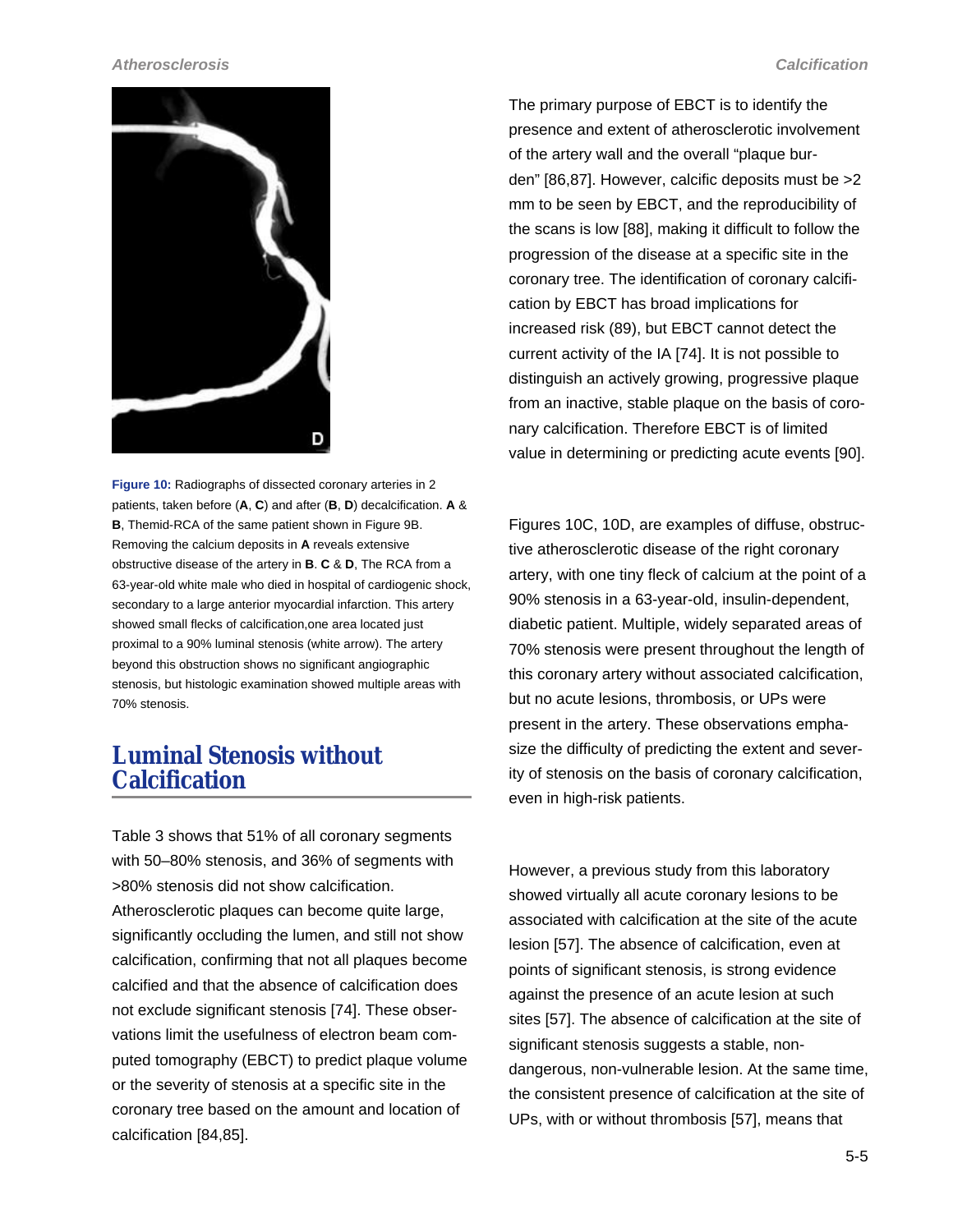calcification must play some role, discussed below, in the pathogenesis of PU and the development of ACD.

## **Calcification Is Similar to Bone Formation**

Vascular calcification is now recognized as an active, organized, complex, highly regulated process that is similar, if not identical, to normal bone formation [60,74,77,91]. It is NOT the result of passive precipitation of calcium salts in or on degenerating fibrous tissue [74]. Vascular cells are induced to calcify by the same set of genes as those expressed during bone formation [92]. Specifically, the calcification of atherosclerotic plaques involves virtually the same biologic reactions as normal physiologic bone formation and is not the result of a pathologic biochemical calcification process. The calcium deposits in vascular calcification exist primarily in the form of hydroxyapatite (HA) that is identical to the HA in bone [77,93]. Although the sequence of events leading to normal bone formation is well known, the sequence of events leading to vascular calcification is not completely understood. Various mechanisms may be involved [74,91,94].

## **Matrix Vesicles**

[Figures 11](#page-6-0), [12](#page-7-0) and [13](#page-8-0) illustrate the similarity between vascular calcification and normal bone formation. Vascular calcification is believed to begin with the formation of matrix vesicles within degenerated SMCs [25,82,95], [Figures 11A–11C,](#page-6-0) while in bone formation matrix vesicles are formed within degenerating chondrocytes ([Figure 13D](#page-8-0)). Matrix vesicles are tiny, round structures of variable size and density, containing microcrystalline calcium derived from mitochondria, other cell organelles, or from influx of calcium from the extracellular space [25,74,95,96]. Matrix vesicles are believed to serve

as nucleators for vascular calcification and may be present within degenerating SMCs or be excytosed into the extracellular space [\(Figures 11A, B](#page-6-0)), the way matrix vesicles pinch off from chondrocytes in bone formation ([Figure 13D](#page-8-0)) [74,93,97]. Matrix vesicles tend to clump and fuse together causing a breakdown of the matrix vesicle membrane, exposing their contents to intra- or extracellular fluid containing bone matrix proteins [\(Figures 11A, B](#page-6-0)), followed by the formation of HA. Matrix vesicles are an objective sign of cellular injury, death or apoptosis [25,96,98], are an essential element required for calcification, and are commonly present in most atherosclerotic plaques.

The tiny focus of calcification shown in [Figure 11B](#page-6-0) is composed of many matrix vesicles that have fused together in a rather random, disorganized fashion in an area of tissue degeneration containing many other isolated matrix vesicles. In contrast [Fig](#page-6-0)[ure 11C,](#page-6-0) the calcification process appears to be quite organized with the formation of a relatively uniform calcification front [93,94], surrounded by many matrix vesicles. The calcification front identifies the dividing line between viable and nonviable tissue. Note how the degenerating fibrous tissue in [Figure 11C](#page-6-0) serves as scaffolding for calcium deposition and how the basic fibrous architecture is maintained after calcification. Why an organized calcification front develops in some plaques while in others tiny foci of calcification are scattered throughout the plaque is not clear.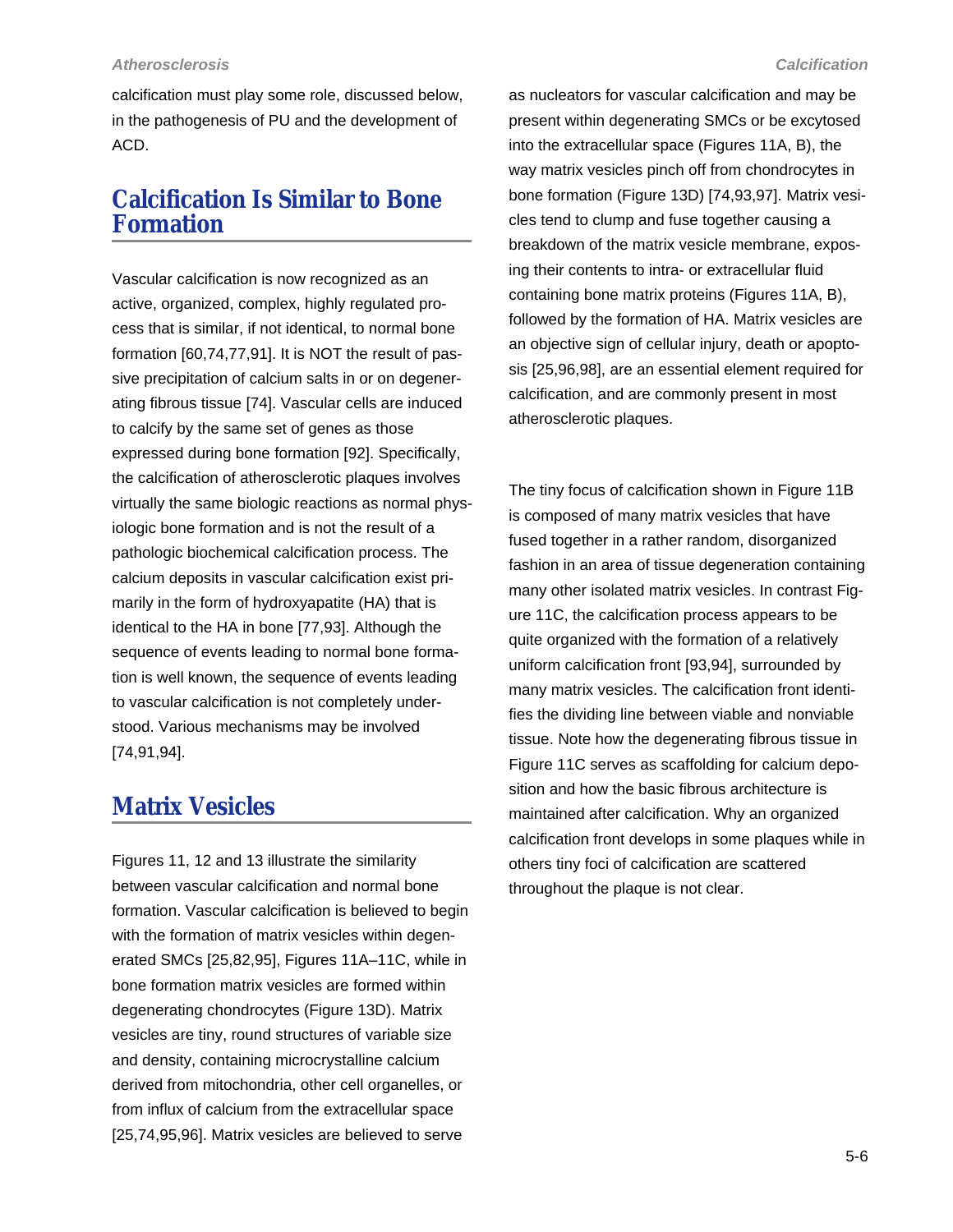

×

<span id="page-6-0"></span>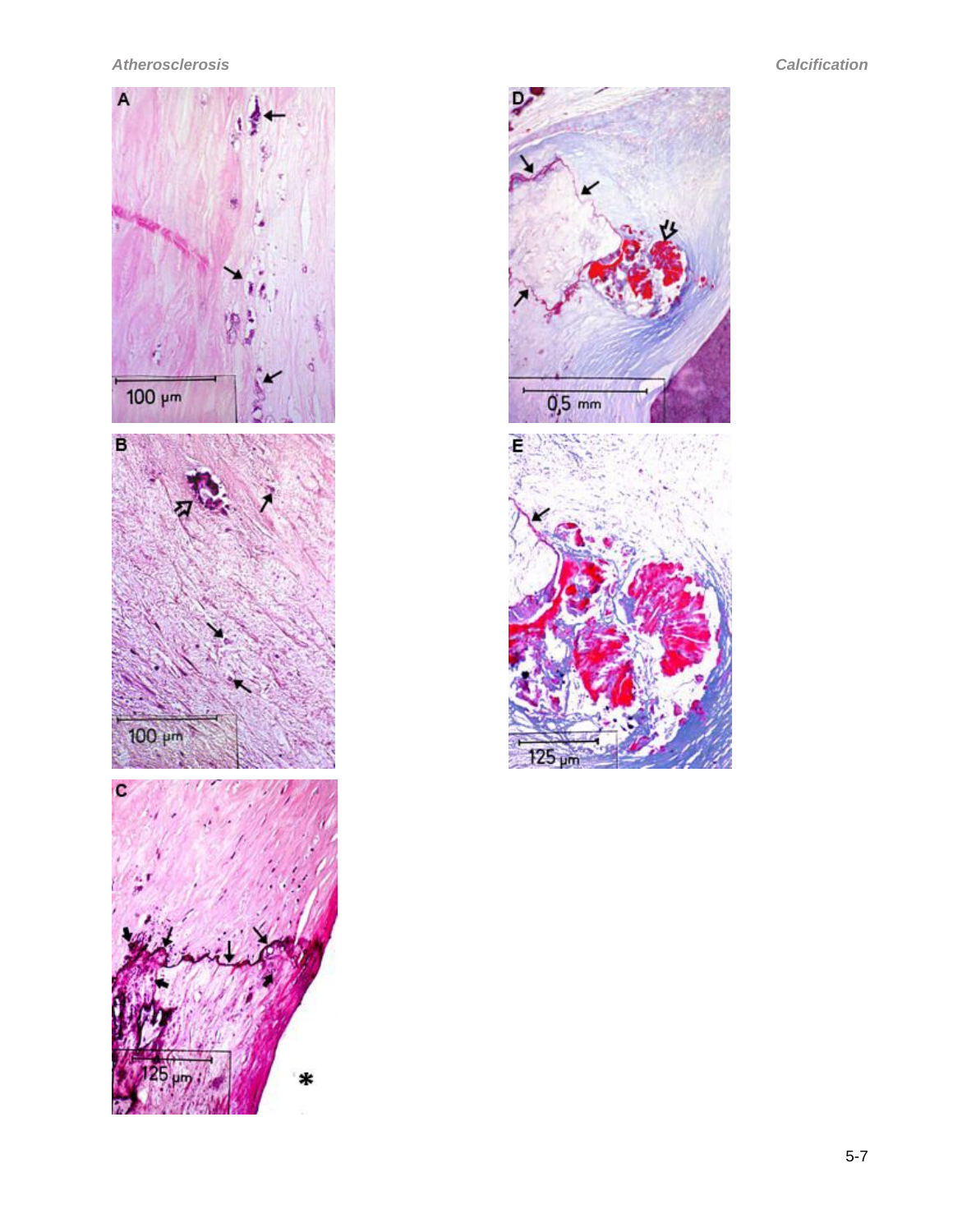<span id="page-7-0"></span>

**Figure 11: A**, This section was taken from the proximal LAD coronary artery and shows "dead" SMCs containing intracellular matrix vesicles, clumped together and forming tiny foci of calcification. The cell spaces are of different size, suggesting adjacent cells have fused together (arrows). H & E stain. **B**, A small focus of calcification composed of multiple matrix vesicles that appear to have fused together (open arrow) in an area of cellular and tissue degeneration. Cell loss and degeneration of fibrous structure have occurred with many matrix vesicles in the area (solid arrows). H & E stain. **C**, Calcified plaque lying adjacent to the lumen of a 68-year-old female. Note the relatively uniform calcification front (thin arrows) and the presence of numerous matrix vesicles (fat arrows) surrounding the front. Viable tissue is above the front and calcified tissue below. The tissue architecture is preserved and serves as a scaffolding for the advancing front. Asterisk = lumen. H & E stain. **D**, Low-power view of a calcified plaque (solid arrows) and an adjacent mass of amorphous globular material (open arrow), staining red with MSB stain. **E**, Higher-power view of the material in **D**, showing its "knobby" appearance and attachment to the calcification front (arrow). **F**, Monoclonal antibody staining for osteopontin of the osteoid-like tissue shown in **D** & **E**. A brown, positive staining reaction for osteopontin (arrows), is present throughout this tissue, suggesting active calcium deposition.

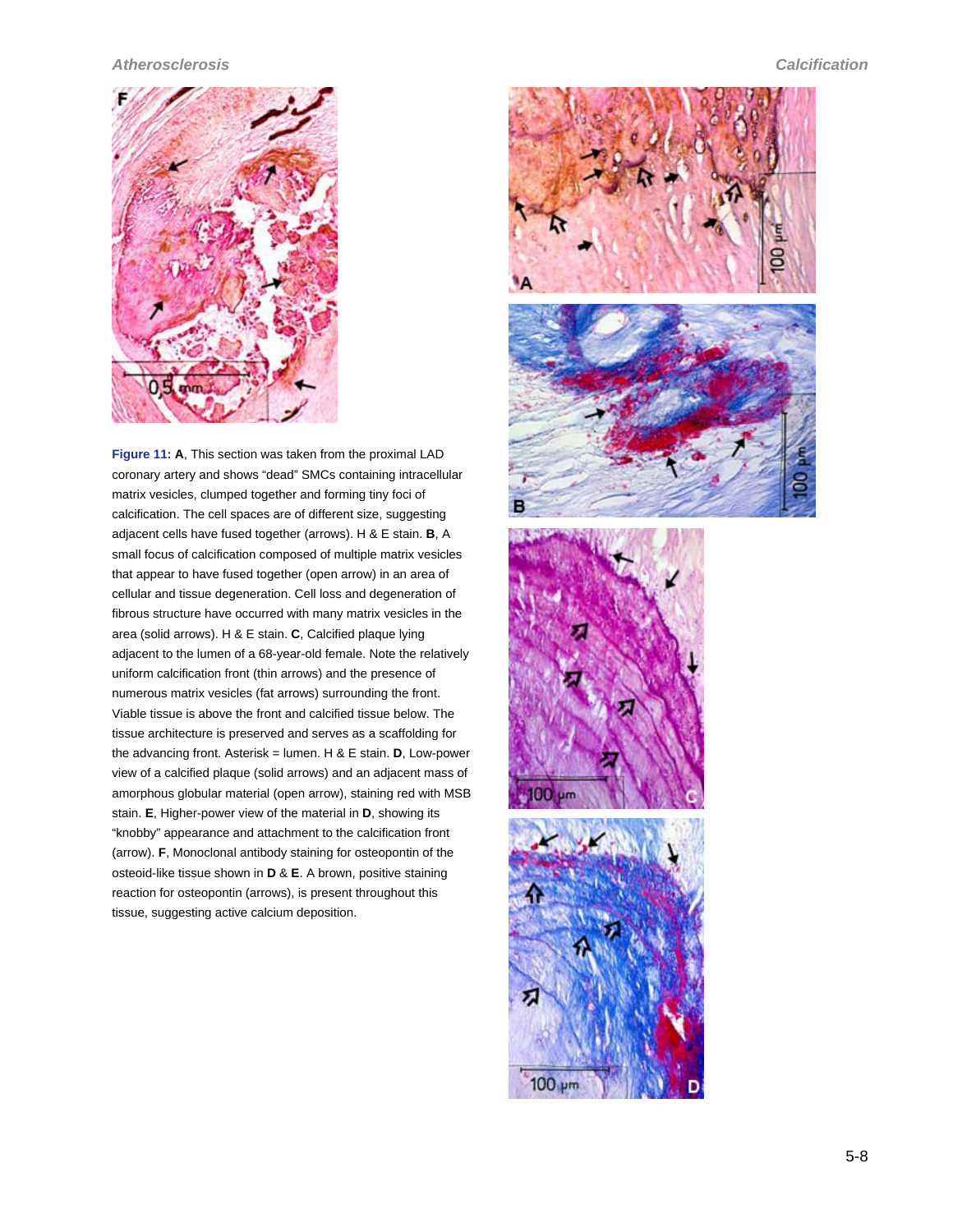<span id="page-8-0"></span>

**Figure 12: A**, A calcified plaque stained for osteopontin (brown reaction product), illustrates positive staining of the calcification front (open arrows), the surrounding matrix vesicles (thin arrows), and lipid laden SMCs (fat arrows). **B**, A focus of calcification showing a large number of matrix vesicles (arrows) congregating and fusing along a calcification front. The matrix vesicles stain red, in the same manner as they do in degenerating cartilage in Figure 13D, with the MSB stain. A calcified plaque shows multiple calcification layers (open arrows), suggesting appositional growth. **C** (H&E stain) and **D** (MSB stain). Clumps of matrix vesicles (thin arrows) along the outer layer suggest an active, advancing calcification front. **E**, High-power view of a calcification front (arrows) with matrix vesicles within SMC spaces. H & E stain. **F**, Same area as in **E** with MSB stain, demonstrating positive MSB staining material within the degenerated SMCs (solid arrows), as well as fusion and enlargement of the lacunar spaces (open arrows).

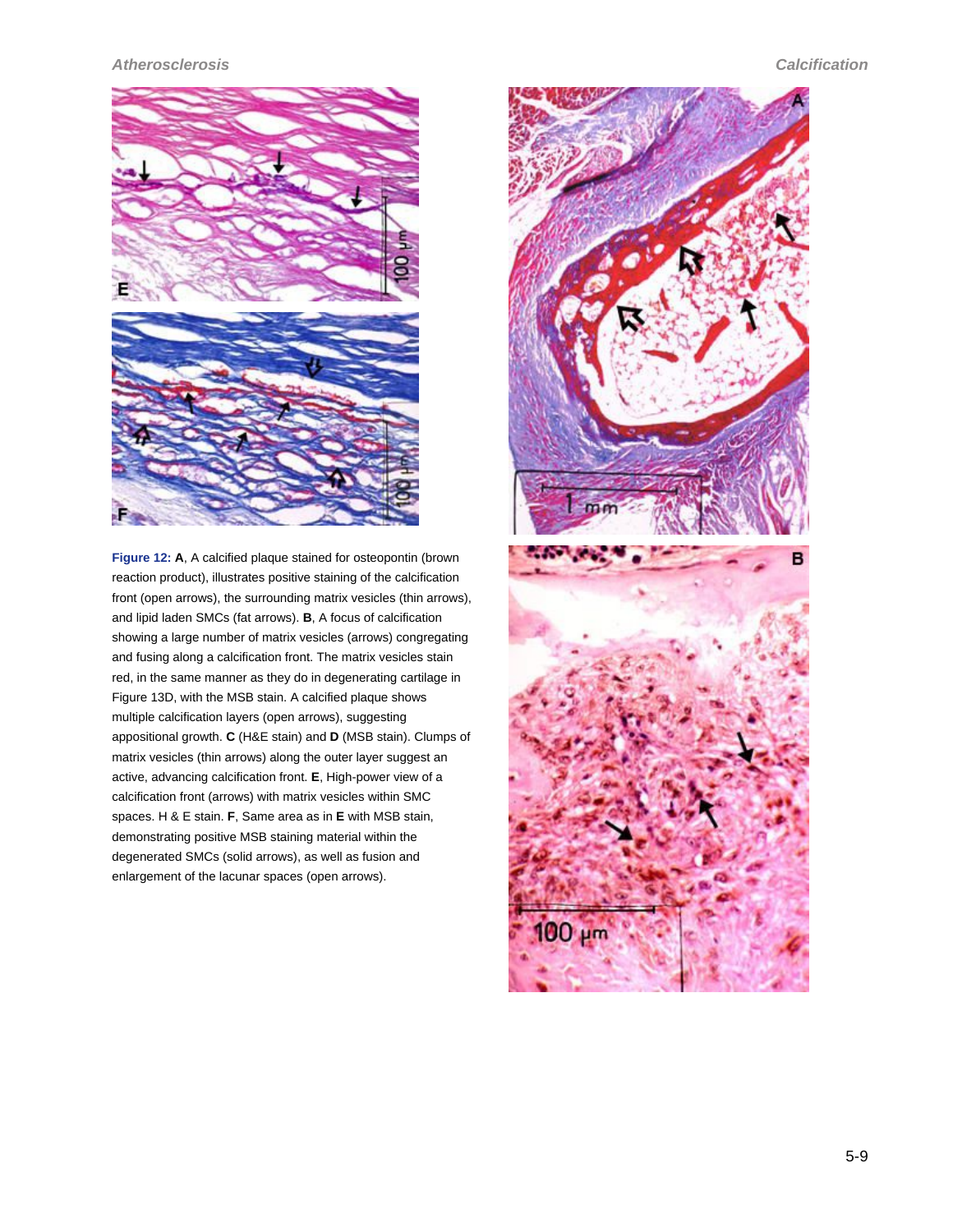

**Figure 13:** All sections in this figure were taken from the bone of the sheep heart. **A**, Low-power view showing marrow elements (short arrows) and bright red staining of cancellous bone (open arrows). MSB stain. **B**, High-power view of the periosteal layer of the bone shown in stained for osteopontin, showing osteoblasts

contain large amounts of osteopontin (arrows). **C**, Interface between cartilage and bone Note chondrocytes (open arrows) and surrounding cartilage do not stain red with the MSB stain, but the encroaching osteoid, cancellous bone, stains deeply red (solid arrows) similar to the red staining matrix vesicles in SMCs in [Figure 12E & 12F](#page-7-0). **D**, Degenerated chondrocytes (long arrows) containing matrix vesicles (short arrows) that stain red with the MSB stain suggest that osteoid and bone matrix proteins (open arrows) line the margins of the lacunae.

## **Osteoid**

Normal bone formation requires osteoid, the organic, unmineralized matrix of bone produced by osteoblasts. Osteoid is composed of matrix vesicles, osteopontin, collagen, and other noncollagenous bone matrix proteins. It often has a knobby appearance. The deposition of calcium salts in both normal bone formation and in vascular calcification is believed to begin and progress under the influence of osteopontin and other bone matrix proteins, which act as mediators of the calcification process [74,93,94,99]. Once osteoid is formed, calcification is believed to progress rapidly, within one or two weeks, with rapid disappearance of the osteoid [99]. Although osteoblasts involved in bone formation have not been identified as such in atherosclerotic plaques, several investigations have shown pericytelike cells, possibly originating in SMCs, within the plaque. These function much like bone osteoblasts [77,78,92,100]. It is reasonable to believe these pericytelike cells have the ability to produce osteoid.

## **Osteoid and Atherosclerotic Calcification**

Calcification begins with the exposure of HA in the matrix vesicles to osteoid [99] and to bone matrix proteins that are found in atherosclerotic plaques, but not in normal vessel wall [93]. Osteopontin is synthesized by vascular SMCs, macrophages, and endothelial cells [100], has calcium-binding sites, is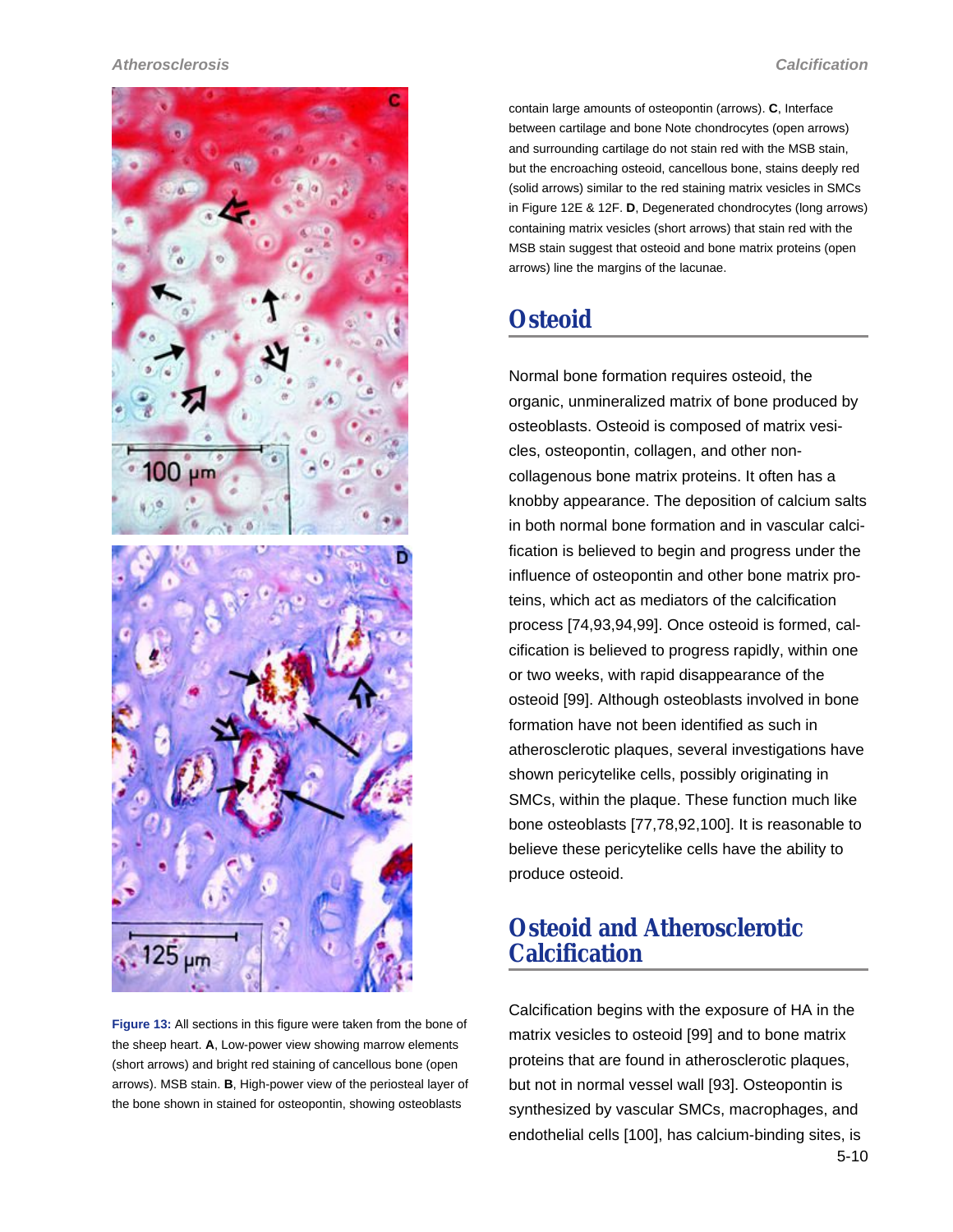regulated by cytokines, binds readily to HA, and is found at the sites of early calcification [74,99,101]. If atherosclerotic vascular calcification and bone are similar in formation and composition, then osteoid or osteoid-like tissue should be present in atherosclerotic plaques. Demer [99] believes some of the atherosclerotic matrix resembles osteoid, but osteoid, per se, has not been identified in calcified atherosclerotic plaques.

[Figures 11D–11F](#page-6-0), are examples of tissue in the wall of a calcified coronary artery that has features consistent with osteoid. These deposits consist of an amorphous, relatively acellular mass of tissue, staining bright red with MSB stain, knobby in appearance, and located adjacent to a calcified plaque. Immunohistochemistry staining of this tissue with osteopontin monoclonal antibodies shows intense staining, [\(Figure 11F\)](#page-6-0), suggesting this material may be osteoid. Connected to the amorphous mass is a calcification front, also staining bright red with MSB [\(Figures 11D, 11E](#page-6-0)), and also with osteopontin antibody, [Figure 12A](#page-7-0). The amorphous mass and the calcification front may be related to and composed of the same tissue. If this amorphous tissue is osteoid, then it may be a site of active calcification and of an active expanding, spreading calcification front.

[Figures 12C](#page-7-0), [12D](#page-7-0) illustrate layering, apparently produced by an advancing calcification front. This appositional growth of the calcified plaque is similar to the appositional growth of bone. Note that the leading edge of the calcification front and associated matrix vesicles stain red with MSB, but those residual calcification fronts behind the leading edge, not surrounded by matrix vesicles, do not stain red with MSB. Therefore, a calcification front staining red with MSB and surrounded with similarly staining matrix vesicles, [\(Figures 12 B-F\)](#page-7-0), may indicate active calcification is occurring, and the calcification front is advancing. If these features are absent,

active calcification may have ceased. The MSB stain may be a convenient method of identifying osteoid in the artery wall. To further explore the possibility that this amorphous tissue in the artery wall may be osteoid, we performed similar stains on normal bone.

## **Normal Bone and Cartilage**

[Figure 13](#page-8-0) illustrates the staining features of normal bone, cartilage, osteoid, and matrix vesicles in the bone and cartilage found within the sheep heart [102]. Cancellous bone, [Figure 13A,](#page-8-0) is immature bone, recently formed from osteoid, that stains bright red with MSB like the amorphous masses in [Figures 11D, 11E.](#page-6-0) [Figure 13B](#page-8-0) shows osteoblasts at the periosteal surface, the site of new bone formation, stain strongly with osteopontin antibody, consistent with active bone matrix formation. Normal cartilage, ([Figure 13C](#page-8-0)), does not stain red with the MSB stain, confirming that normal cartilage does not contain osteoid. However, osteoid-like tissue appears to be advancing into and replacing the cartilage. Finally, in [Figure 13D,](#page-8-0) the matrix vesicles, like the matrix vesicles in [Figure 11A](#page-6-0), are contained within degenerating chondrocytes, and stain bright red with MSB. This is strong evidence that the amorphous mass, staining bright red with MSB stain in [Figures 11D and 11E](#page-6-0), is osteoid.

## **Evolutionary Purpose**

What is the significance or evolutionary purpose of bone or bone-like deposits in the wall of an atherosclerotic artery?

Why is it necessary that these calcific deposits be bone, formed by a very complex series of biochemical reactions, rather than, say, by the passive precipitation of salts [99]? Is there a larger purpose here than just the calcification of injured, degenerating tissue? Is vascular calcification a physiologic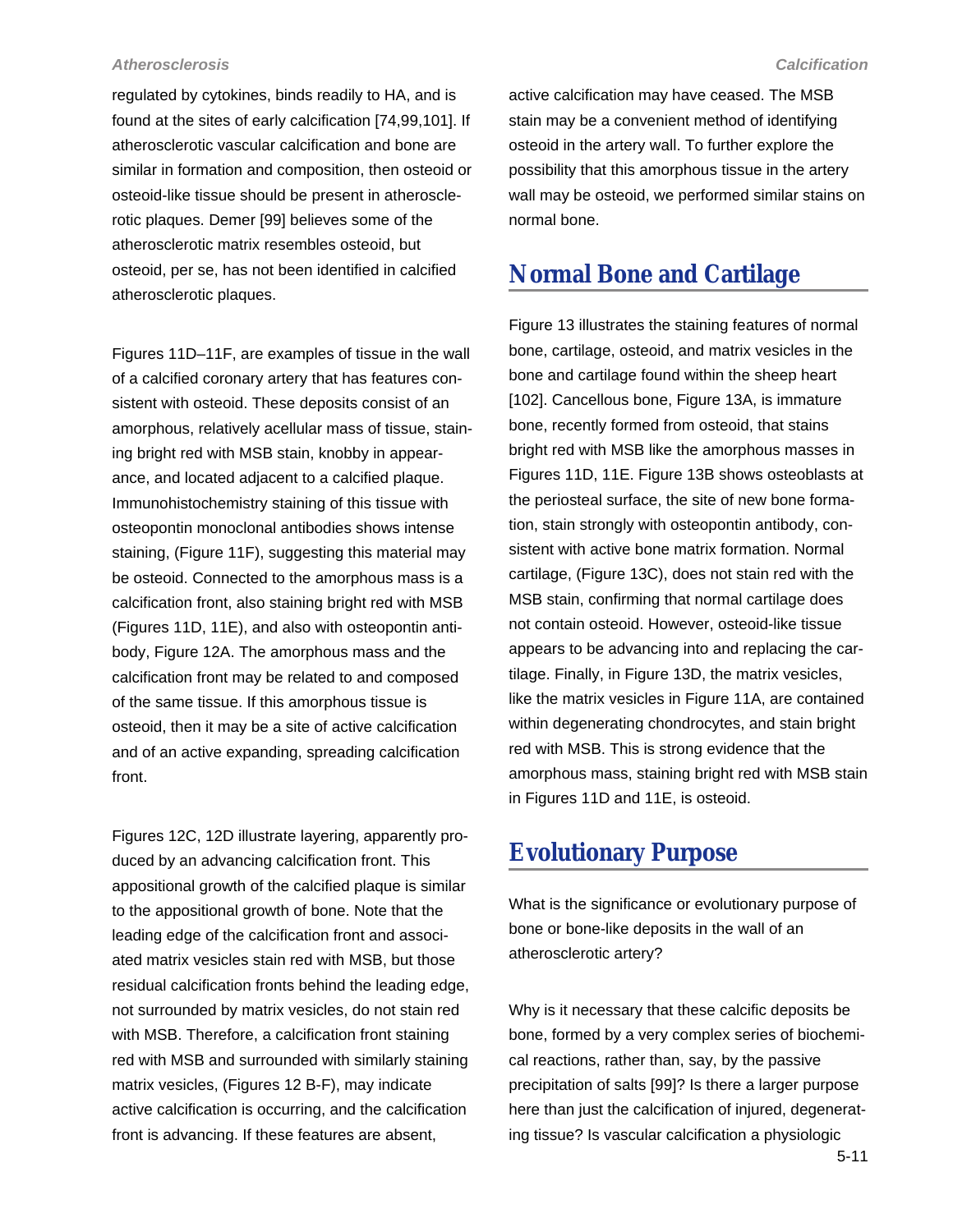defense against the action of the IA or is it a pathologic process, a complication, of atherosclerosis, that should be prevented, as theorized by some investigators [82,83]? If vascular calcification is the same as normal bone, formed by the same biochemical reactions as normal bone, it is difficult to understand how this physiologic process suddenly becomes a pathologic process, a complication that must be prevented.

Calcification, in general, is often regarded as an important component of the healing process, generated as a physiologic defense designed to contain, wall off and stabilize injured or damaged tissue and/ or foreign agents [99]. Calcification of a ghon complex is an example. Atherosclerotic calcification, however, appears to have a different purpose because the IA is not sequestered or walled off. In fact, calcification appears to have little if any direct influence on the activity of the IA because the disease continues to progress. The preservation of the fibrous tissue architecture behind the calcification front, as illustrated in [Figures 11C](#page-6-0) and [12A,](#page-7-0) indicates the injured and degenerated tissue was calcified quickly, before the onset of necrosis. If there is prompt formation of pericytes or osteoblastlike cells and these cells produce osteoid, calcification of degenerated fibrous tissue by an advancing calcification front could occur rapidly, utilizing the same biochemical mechanisms as normal bone formation that are already present. The rapid calcification of degenerating fibrous tissue may be viewed as a physiologic defense that can be mobilized relatively quickly and efficiently.

Therefore, one evolutionary purpose of vascular calcification may be to preserve the fibrous tissue architecture by rapidly calcifying this tissue to maintain wall integrity, delaying the onset of necrosis. It is important to remember that necrotic tissue, per se, does not undergo calcification, primarily because necrotic tissue has no structure or scaffolding for the deposition of calcium salts. A second evolutionary purpose of calcification may be to delay the longitudinal spread of the IA by creating barriers between adjacent plaques, preventing or delaying the formation of cleavage planes between plaques and adjacent necrotic cores. Atherosclerotic calcification is an abnormality, but that does not prove it is pathologic in nature. Seen from the standpoint of a threatening, advancing, destructive, IA, calcification may be an essential physiologic defense, in delaying destruction of the artery wall.

## **Reversibility of Coronary Calcification**

Several histologic observations suggest coronary calcification is reversible. Patients who died from malignant disease have a very low frequency of coronary calcification, indicating that calcification may be reversed in wasting conditions [75]. Clinical studies of patients receiving HMG-CoA reductase inhibitors to lower blood cholesterol show a reduction in calcium score on serial testing with EBCT [79,80]. Apparently the activity of the IA can be slowed or arrested, and calcification can be reversed. [Figures 14A–14D](#page-13-0), are typical calcified plaques from two patients of different ages. In [Fig](#page-13-0)[ure 14A and B](#page-13-0) the central portion of the calcified plaque contains many lacunae, of different size, apparently formed from dead SMC, that appear to be fusing or coalescing as a result of degeneration, destruction, or resorption of the calcified fibrous septa between them. In [Figure 14C and 14D,](#page-13-0) these lacunae have fused to form a small lipid lake presumably formed by the fragmentation, erosion, and dissolution of the calcified, lipid-rich, fibrous tissue. Resorption, destruction, or dissolution of the central portion of calcified plaques may have important implications for plaque progression.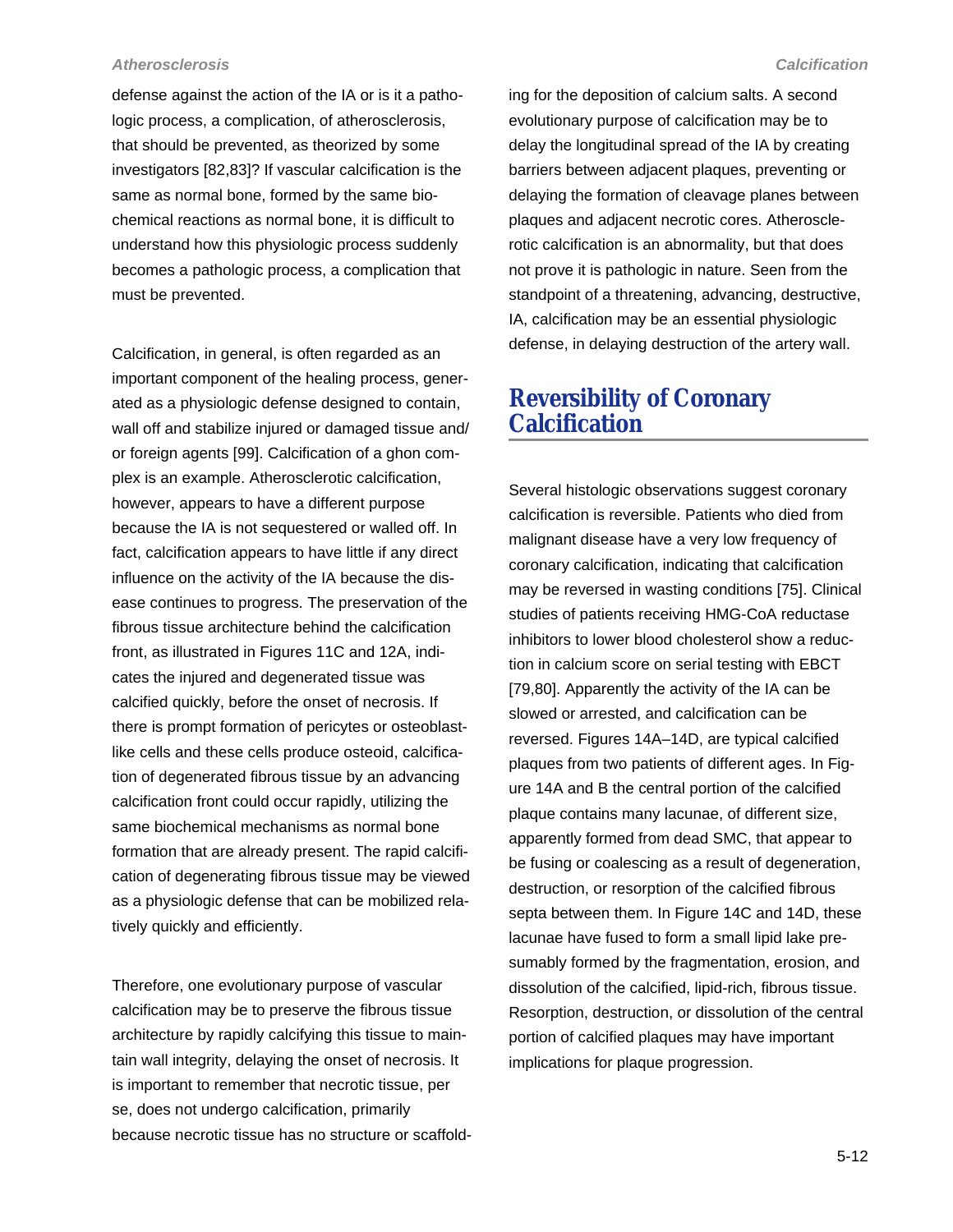What is the mechanism of this apparent resorption? Several possibilities can be considered. First, Jeziorska, et al [103], found multinucleated giant cells in close apposition to carotid calcification that demonstrated all the normal features of bone formation and resorption. Vascular calcification may seemingly undergo resorption in the same manner as bone. Second, bone undergoes resorption and avascular necrosis when deprived of its blood supply. The same may be true of vascular calcification that has no nutrient blood supply [104]. Third, SMC produce and contain MMPs. These enzymes may remain active after the SMC dies and be a significant factor in the degradation and resorption of calcified vascular tissue [94,105], particularly when resorption originates within the central part of calcified plaque. Vascular calcification may not be a permanent or inert deposit, but an active, dynamic, changing structure capable of being reversed, removed, and/or remodeled [99]. If this is correct, then all calcified plaques have the potential to undergo reversal and resorption.

[Figure 15A](#page-14-0) shows a large, circumferential calcified plaque containing a similar circumferential, structure-less, necrotic core. [Figure 15B,](#page-14-0) in contrast, shows a very small, calcified plaque with similar findings, showing that such a structure-less central core can develop in calcified plaques of any size. [Figure 15C](#page-14-0) illustrates a large necrotic core with a tiny rim of focal calcification that has an irregular, moth-eaten border facing the necrotic core. This calcified rim appears to be undergoing digestion or destruction, presumably by substances contained within the core. This calcific deposit does not stain bright red with the MSB stain, suggesting osteoid formation and active calcification are not taking place. This rim of calcification may be receding, not forming.

Support for this view is provided in [Figure 15D,](#page-14-0) another calcific deposit at the rim of a necrotic core, but stained with osteopontin monoclonal antibody. Again, we have the irregular moth-eaten border consistent with degeneration and resorption, and this degeneration is associated with free-floating fragments within the necrotic core, also staining positive for osteopontin. The calcific deposit appears to be breaking up rather than forming. The rim of calcification commonly found at the edge of a necrotic core may be a remnant of a previously calcified plaque and the necrotic core may have originated and been formed by the resorption and dissolution of the calcified plaque. If this is correct, then the chemical agents and biologic compounds that are by-products of calcification resorption will be added to all the other compounds present within the necrotic core. Since HA is very irritating when injected into joints [96] it is possible that it may also be very irritating and toxic when present in the necrotic core.

What role, if any, does plaque calcification play in the formation of the necrotic core? What is the sequence of events in the growth and development of the calcified plaque? What comes first, the necrotic core or calcification? How can necrosis and the formation of an atheroma occur before calcification, as suggested by Stary, et al. [15], when matrix vesicles form at the time of SMC death, fuse, form calcific deposits, and calcify degenerated fibrous tissue well before the onset of actual necrosis? The presence of microcrystalline calcium within a necrotic core [15] suggests calcified tissue was digested in the formation of the core and that calcification preceded the development of necrosis.

Evidence presented shows that calcified plaques may be reversible. This reversal appears to result in the destruction and dissolution of the lipid-rich scaffolding of fibrous tissue, and leads to the formation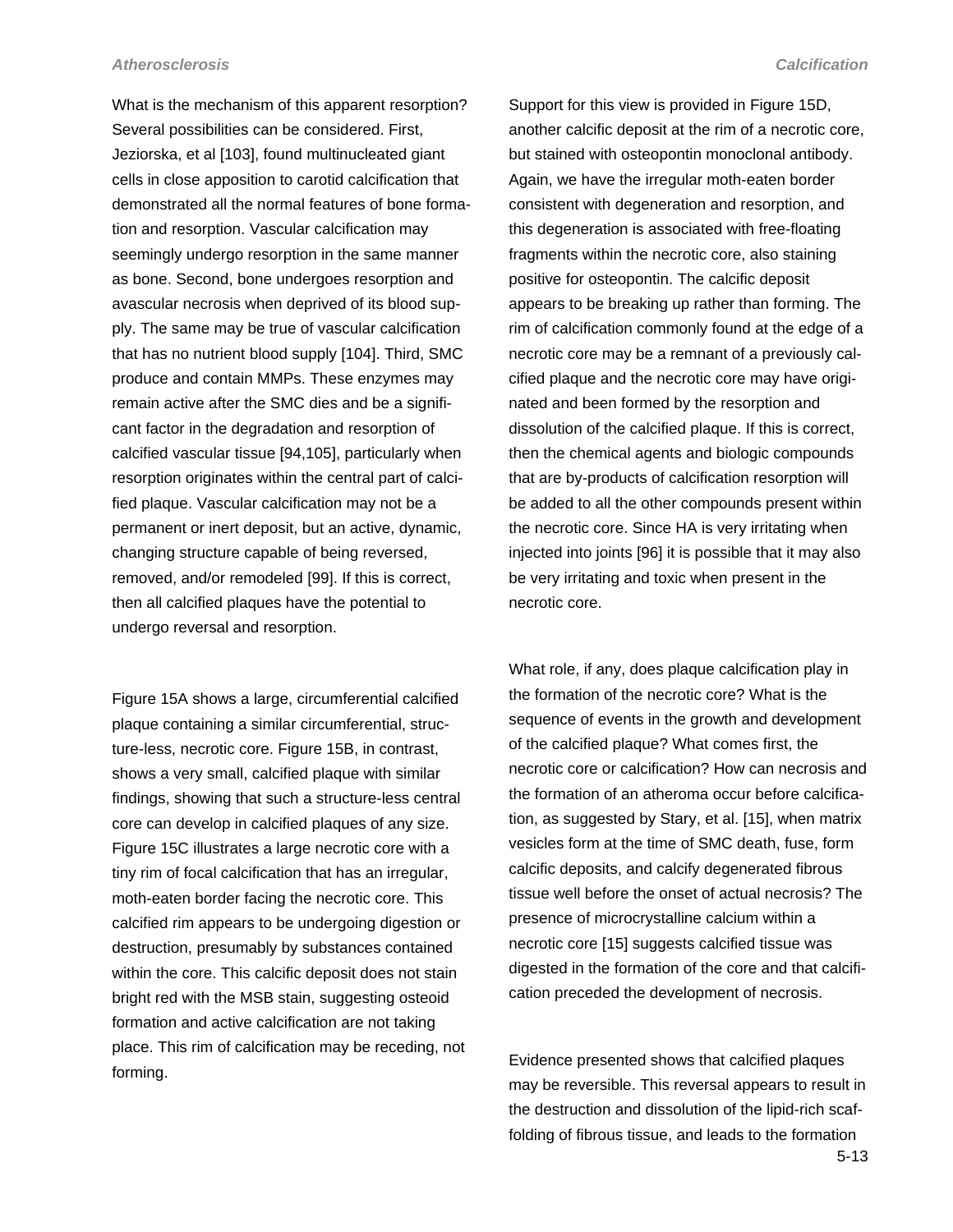<span id="page-13-0"></span>of a structureless central core that, in time, may lead to the formation of a necrotic, atheromatous core.





**Figure 14: A**, Low-power view of a calcified plaque (open arrows) from the CIRC coronary artery of a 51-year-old male. The calcified fibrous tissue appears to be undergoing degeneration, and the lipid-laden lacunar spaces fusing together (solid arrows). **B**, High-power view of the same plaque as **A**.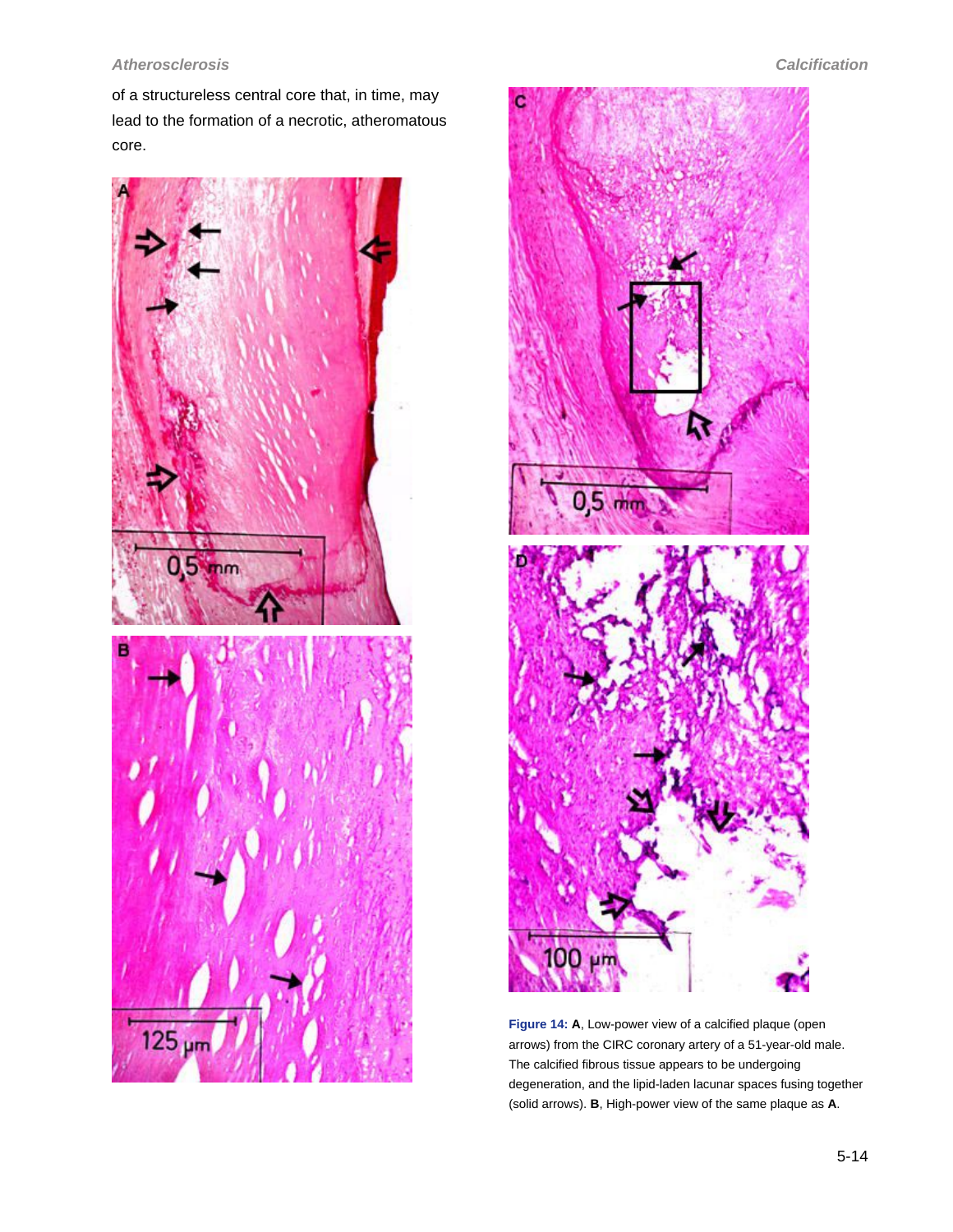<span id="page-14-0"></span>Lacunar spaces vary in size, presumably formed by the fusion of adjacent lacunae formed from dead SMCs. H & E stain. **C**, A calcified plaque showing fusion and enlargement of lipid-laden lacunae (solid arrows) forming a small lipid lake (open arrow). **D**, High-power view of rectangle in **C** showing dissolution of the calcified fibrous tissue (solid arrows) and fragmentation of tissue at the edge of the lipid lake (open arrows). H & E stain.





**Figure 15: A**, Section from the mid-LAD coronary artery in a 58 year-old male. A large circumferential calcified plaque (arrows) surrounds a large lipid rich necrotic core (asterisks). H & E stain. Magnification x11.5. **B**, Small calcified plaque (arrows) in the distal RCA of a 58-year-old male, showing a small structureless central core (asterisk). H & E stain. **C**, Large necrotic central core with small rim of calcification (solid arrows). Note the irregular, moth-eaten border (open arrows) that faces the core. MSB stain. **D**, Small calcium deposit at the rim of a necrotic core (solid arrows), immunostained for osteopontin (brown reaction product), showing that these calcium deposits stain intensely for osteopontin. Note that the loose fragment (open arrow) also stains positive for osteopontin.

## **Sequence of Events**

Insight into the sequence of plaque development can be gained by reviewing Table 1 in Chapter 3, Table 2 in Chapter 4 and [Table 3](#page-2-0) in this chapter. These tables show 51% of all coronary segments have inflammatory cell infiltrates, Table 1; 38% show calcification, [Table 3;](#page-2-0) and 32 % show the presence of a necrotic core, Table 2. The frequency of calcification in [Table 3](#page-2-0) is greater than the frequency of a necrotic core at all levels of stenosis, whether <50% stenosis, 50—80% stenosis, or >80% stenosis. Inflammation develops first following the injury, followed by calcification and then by